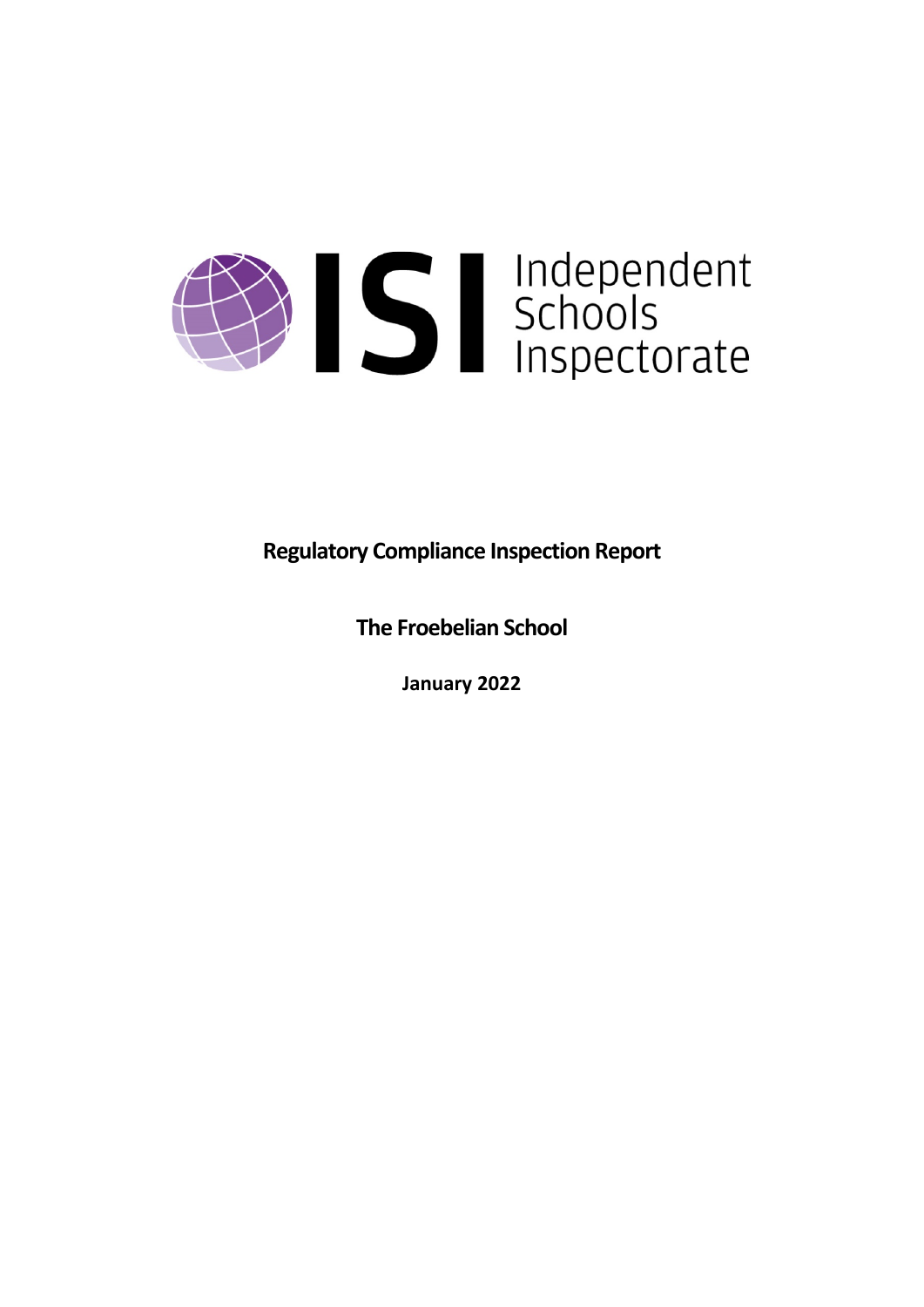# **Contents**

|    | <b>School's Details</b>                                              | 3 |
|----|----------------------------------------------------------------------|---|
| 1. | <b>Background Information</b>                                        | 4 |
|    | <b>About the school</b>                                              | 4 |
|    | What the school seeks to do                                          | 4 |
|    | About the pupils                                                     | 4 |
| 2. | <b>Regulatory Compliance Inspection</b>                              | 5 |
|    | <b>Preface</b>                                                       | 5 |
|    | <b>Key findings</b>                                                  | 6 |
|    | PART 1 - Quality of education provided                               | 6 |
|    | PART 2 - Spiritual, moral, social and cultural development of pupils | 6 |
|    | PART 3 - Welfare, health and safety of pupils                        | 6 |
|    | PART 4 – Suitability of staff, supply staff, and proprietors         | 6 |
|    | PART 5 - Premises of and accommodation at schools                    | 6 |
|    | <b>PART 6 - Provision of information</b>                             | 7 |
|    | PART 7 - Manner in which complaints are handled                      | 7 |
|    | PART 8 - Quality of leadership in and management of schools          | 7 |
| 3. | <b>Inspection Evidence</b>                                           | 8 |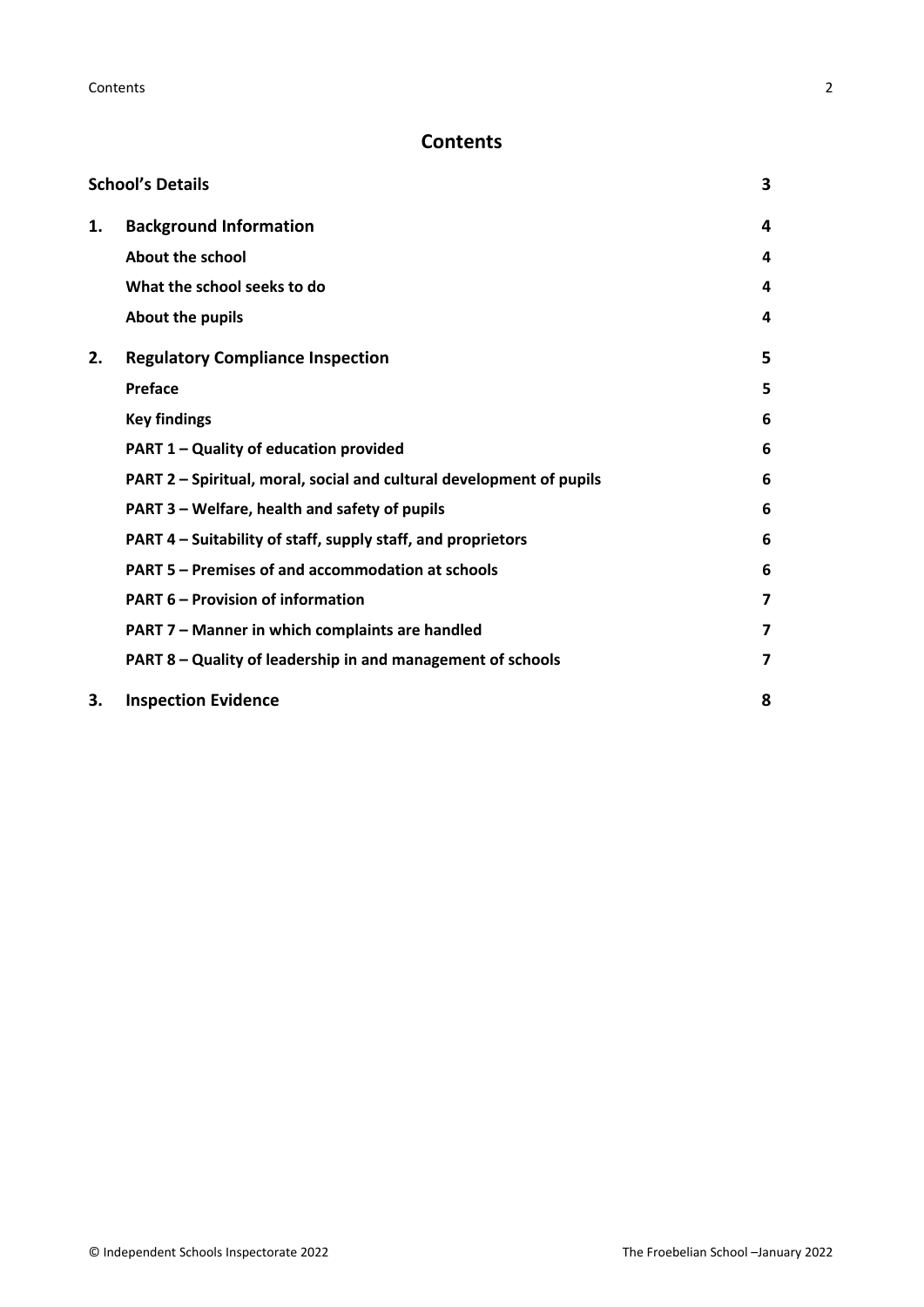| <b>School</b>                    | The Froebelian School                                                                                    |    |                |    |
|----------------------------------|----------------------------------------------------------------------------------------------------------|----|----------------|----|
| <b>DfE</b> number                | 383/6057                                                                                                 |    |                |    |
| <b>Registered charity number</b> | 529111                                                                                                   |    |                |    |
| <b>Address</b>                   | The Froebelian School<br><b>Clarence Road</b><br>Horsforth<br>Leeds<br>West Yorkshire<br><b>LS18 4LB</b> |    |                |    |
| <b>Telephone number</b>          | 01132 583047                                                                                             |    |                |    |
| <b>Email address</b>             | office@froebelian.co.uk                                                                                  |    |                |    |
| <b>Headteacher</b>               | <b>Mrs Catherine Dodds</b>                                                                               |    |                |    |
| <b>Chair of governors</b>        | Mrs Rosey James                                                                                          |    |                |    |
| Age range                        | 3 to 11                                                                                                  |    |                |    |
| Number of pupils on roll         | 180                                                                                                      |    |                |    |
|                                  | <b>EYFS</b>                                                                                              | 44 | Pre-prep       | 44 |
|                                  |                                                                                                          |    | <b>Juniors</b> | 92 |
| <b>Inspection dates</b>          | 12 to 14 January 2022                                                                                    |    |                |    |

# <span id="page-2-0"></span>**School's Details**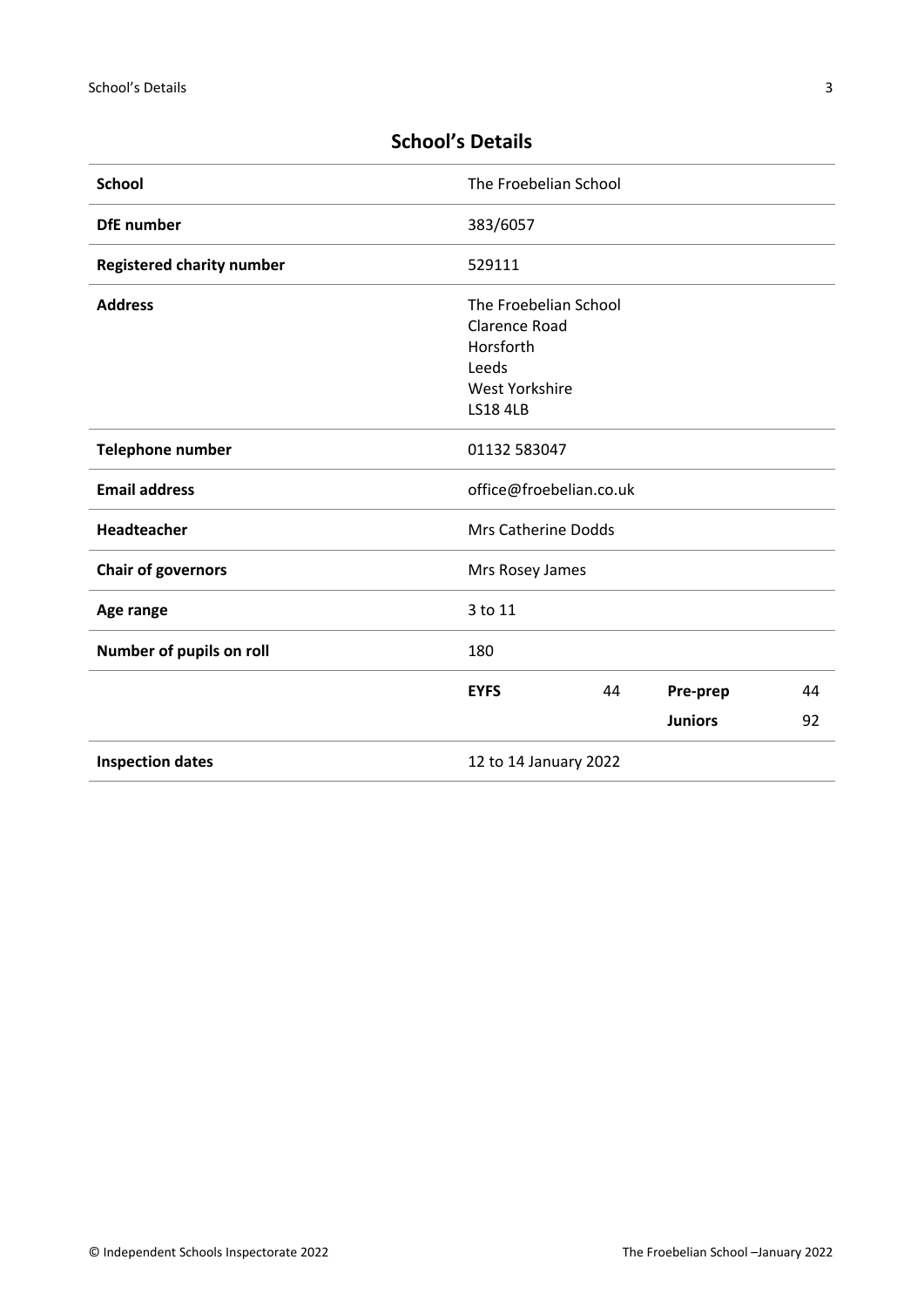# <span id="page-3-0"></span>**1. Background Information**

## <span id="page-3-1"></span>**About the school**

- 1.1 The Froebelian School is an independent co-educational day school for pupils aged between three and eleven years. It was founded in 1913. In 1973 it became a charitable educational trust, administered by a board of governors known as the School Council. The school is divided into two departments. The pre-prep caters for pupils from Nursery to Year 2 and the Juniors for those in Years 3 to 6. Since the last inspection a new Chair of Governors has been appointed in January 2018.
- 1.2 During the period March to June 2020, the whole school remained open only for children of key workers. From June 2020, the children in Nursery, Reception, Year 1 and Year 6 attended school in line with government direction with all other classes accessing remote learning at home.
- 1.3 During this period of closure the school provided remote learning materials for all pupils.
- 1.4 In the interests of infection control during the COVID-19 (coronavirus) pandemic, inspection evidence was gathered partly remotely and partly on site to reduce contact within the school setting.
- 1.5 In line with the direction given by the Department for Education (DfE) at the time, no evaluation has been made of the nature or effectiveness of any provision made during the period March to August 2020, including its impact on pupils' learning, achievement or personal development. Any concerns relating to pupils' welfare during this period which directly relate to measures implemented by the school have been considered.
- 1.6 During the lockdown period of January to March 2021, all pupils other than the children of key workers or vulnerable pupils received remote learning provision at home.

### <span id="page-3-2"></span>**What the school seeks to do**

1.7 The school seeks to provide a caring, supportive and structured learning environment where quality education develops the whole child, aiming to enable pupils to maximise their potential. It aims to foster good relationships throughout the Froebelian family and beyond to ensure a smooth transition for children towards the next phase of their learning.

### <span id="page-3-3"></span>**About the pupils**

1.8 Pupils come from a range of professional backgrounds and most live within a 10-mile radius of the school. Nationally standardised test data provided by the school indicate that the ability of the pupils is above average. The school has identified five pupils as having special educational needs and/or disabilities (SEND), which include dyslexia and social and emotional difficulties, three of whom receive additional specialist help. No pupil in the school has an education, health and care (EHC) plan or a statement of special educational needs. English is an additional language (EAL) for six pupils, whose needs are supported by their classroom teachers. Data used by the school have identified 53 pupils as being the more able in the school's population, and the curriculum is modified for them and for six other pupils who have special talents in sport, art, music and drama.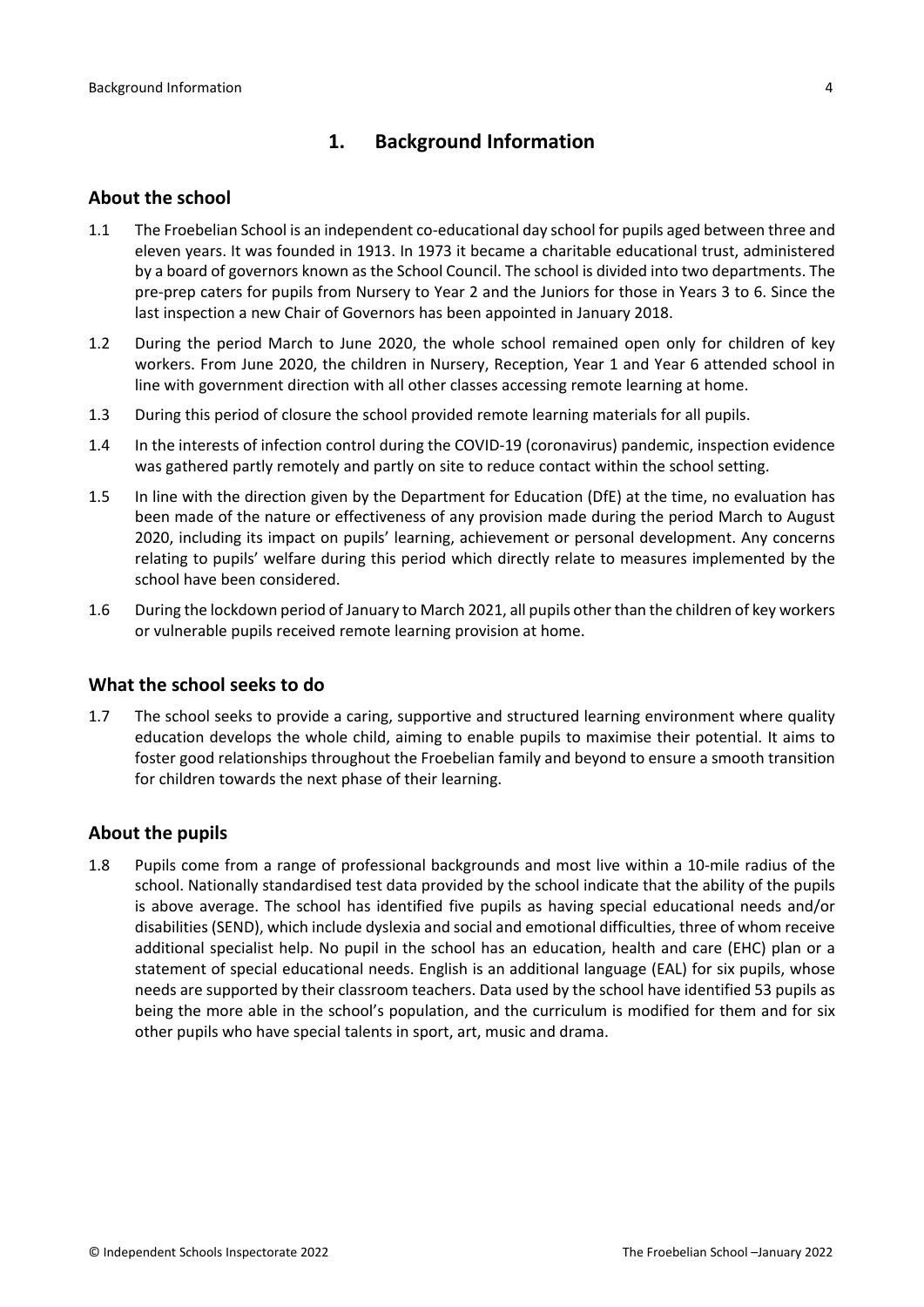# <span id="page-4-0"></span>**2. Regulatory Compliance Inspection**

## <span id="page-4-1"></span>**Preface**

The Independent Schools Inspectorate (ISI) is approved by the Secretary of State to inspect schools which are, or whose heads are, in membership of the associations which form the Independent Schools Council (ISC) and report on the extent to which they meet the Independent School Standards ('the standards') in the Schedule to the Education (Independent School Standards) Regulations 2014. Inspections of schools with early years settings not requiring registration also report whether the school complies with key provisions of the Early Years Foundation Stage statutory framework, and for registered settings the full range of the Early Years Foundation Stage provisions is considered. Additionally, inspections report on the school's accessibility plan under Schedule 10 of the Equality Act 2010 and the ban on corporal punishment under section 548 of the Education Act 1996. Inspections also comment on the progress made to meet any compliance action points set out in the school's most recent statutory inspection.

ISI inspections are also carried out under the arrangements of the ISC Associations for the maintenance and improvement of the quality of their membership.

**This is a COMPLIANCE ONLY inspection and as such reports only on the school's compliance with the standards.** The standards represent minimum requirements and judgements are given either as **met** or as **not met**. All schools are required to meet all the standards applicable to them. Where the minimum requirements are not met, this is clearly indicated and the school is required to take the actions specified.

Inspections do not include matters that are outside of the regulatory framework described above, such as: an exhaustive health and safety audit; compliance with data protection requirements; an in-depth examination of the structural condition of the school, its services or other physical features; contractual arrangements with parents; an investigation of the financial viability of the school or its accounting procedures.

Inspectors may be aware of individual safeguarding concerns, allegations and complaints as part of the inspection process. Such matters will not usually be referred to specifically in published reports in this document but will have been considered by the team in reaching its judgements.

Links to the standards and requirements can be found here: The Education [\(Independent](http://www.legislation.gov.uk/uksi/2014/3283/contents/made) School Standards) [Regulations](http://www.legislation.gov.uk/uksi/2014/3283/contents/made) 2014, Early Years Foundation Stage Statutory [Framework.](https://www.gov.uk/government/publications/early-years-foundation-stage-framework--2)

**COVID-19: Inspection judgements do not cover the period March to August 2020 inclusive.**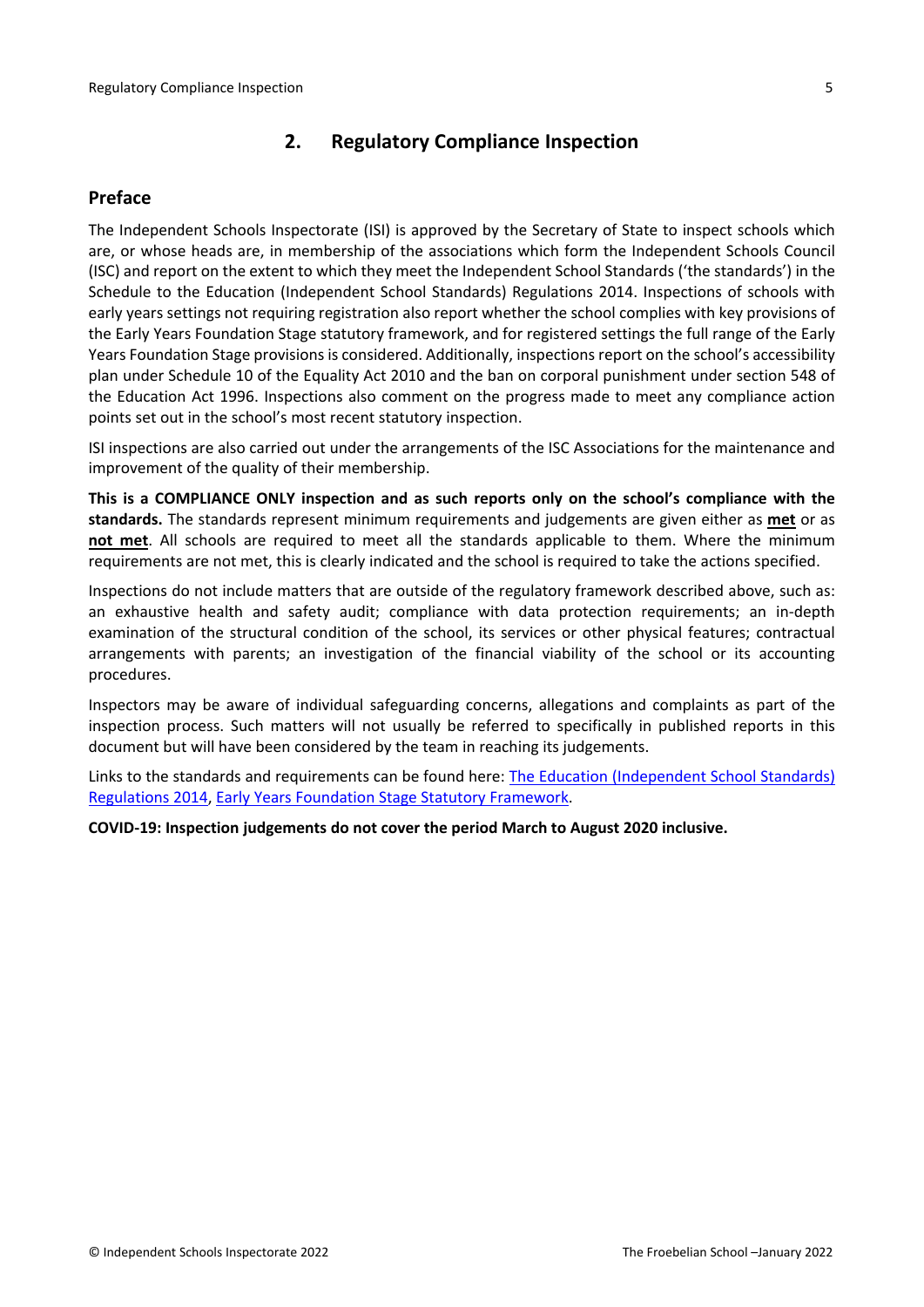# <span id="page-5-0"></span>**Key findings**

**2.1 The school meets the standards in the schedule to the Education (Independent School Standards) Regulations 2014, and relevant requirements of the statutory framework for the Early Years Foundation Stage, and associated requirements and no further action is required as a result of this inspection.**

# <span id="page-5-1"></span>**PART 1 – Quality of education provided**

- 2.2 The school's own framework for assessment confirms that teaching enables pupils to make good progress in the context of Part 1 paragraph 3(a).
- 2.3 The curriculum is documented, supported by appropriate plans and schemes of work for the pupils and covers the required breadth of material. The teaching enables pupils to make good progress, encompasses effective behaviour management and is supported by suitable resources. A suitable framework for the assessment of pupils' performance is in place.
- 2.4 Pupils receive relationships education, except in so far as they are lawfully excused. The school has consulted parents and published a written statement of its policy which has regard to the relevant statutory guidance.
- **2.5 The standards relating to the quality of education [paragraphs 1–4] are met.**

# <span id="page-5-2"></span>**PART 2 – Spiritual, moral, social and cultural development of pupils**

- 2.6 Principles and values are actively promoted which facilitate the personal development of pupils as responsible, tolerant, law-abiding citizens.
- **2.7 The standard relating to spiritual, moral, social and cultural development [paragraph 5] is met.**

## <span id="page-5-3"></span>**PART 3 – Welfare, health and safety of pupils**

- 2.8 Arrangements are made to safeguard and promote the welfare of pupils by means that pay due regard to current statutory guidance; good behaviour is promoted; bullying is prevented so far as reasonably practicable; health and safety requirements are met, including those relating to fire safety; provision is made for first aid. Pupils are properly supervised; admission and attendance registers are maintained, as required, and there is a strategic approach to risk assessment. A disability access plan is in place.
- **2.9 The standardsrelating to welfare, health and safety [paragraphs 6–16], the requirement of Schedule 10 of the Equality Act 2010, and the ban on corporal punishment undersection 548 of the Education Act 1996 are met.**

## <span id="page-5-4"></span>**PART 4 – Suitability of staff, supply staff, and proprietors**

- 2.10 The school makes appropriate checks to ensure the suitability of staff, supply staff and proprietors, and a register is kept as required.
- **2.11 The standards relating to the suitability of those in contact with pupils at the school [paragraphs 17–21] are met.**

## <span id="page-5-5"></span>**PART 5 – Premises of and accommodation at schools**

2.12 Suitable toilet and changing facilities, and showering facilities where required by the standard, and appropriate accommodation for pupils' medical and therapy needs are provided. The premises are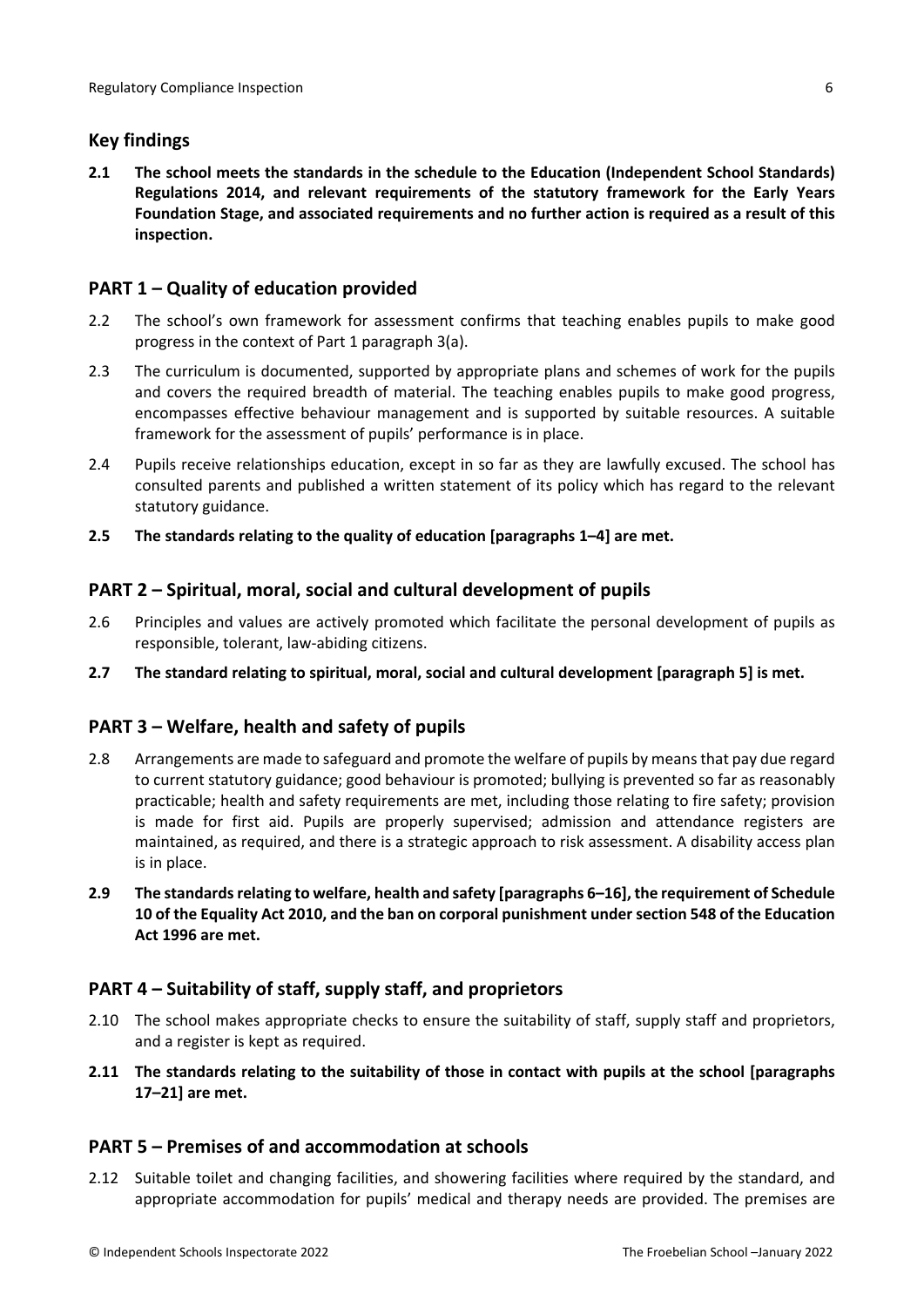maintained to a standard commensurate with health and safety; acoustics and lighting are appropriate; water provision is adequate. Suitable outdoor space is provided for physical education and outdoor play.

#### **2.13 The standards relating to the premises and accommodation [paragraphs 22–31] are met.**

## <span id="page-6-0"></span>**PART 6 – Provision of information**

2.14 A range of information is published, provided or made available to parents, inspectors and the Department for Education. This includes details about the proprietor, the ethos of the school and the curriculum, and of the school's arrangementsfor admission, behaviour and exclusions, bullying, health and safety, first aid, details of the complaints procedure, and the number of complaints registered under the formal procedure during the preceding school year, and the provision for any with education, health and care plans or English as an additional language. It also includes particulars of the school's academic performance during the preceding school year, inspection reports and (for parents only) a report at least annually of their own child's progress. The safeguarding policy is posted on the school's website.

#### **2.15 The standard relating to the provision of information [paragraph 32] is met.**

### <span id="page-6-1"></span>**PART 7 – Manner in which complaints are handled**

- 2.16 Parental complaints, if any, are handled effectively through a three-stage process, (informal, formal and a hearing before a panel of three, one of whom is independent of the school). Each stage has clear time scales, and at the third stage the panel can make findings and recommendations which are communicated to the complainant. Records are kept appropriately, including of any action taken, whether or not a complaint is successful.
- **2.17 The standard relating to the handling of complaints [paragraph 33] is met.**

### <span id="page-6-2"></span>**PART 8 – Quality of leadership in and management of schools**

- 2.18 The proprietor ensures that the leadership and management demonstrate good skills and knowledge, and fulfil their responsibilities effectively, so that the other standards are consistently met, and they actively promote the well-being of the pupils.
- **2.19 The standard relating to leadership and management of the school [paragraph 34] is met.**